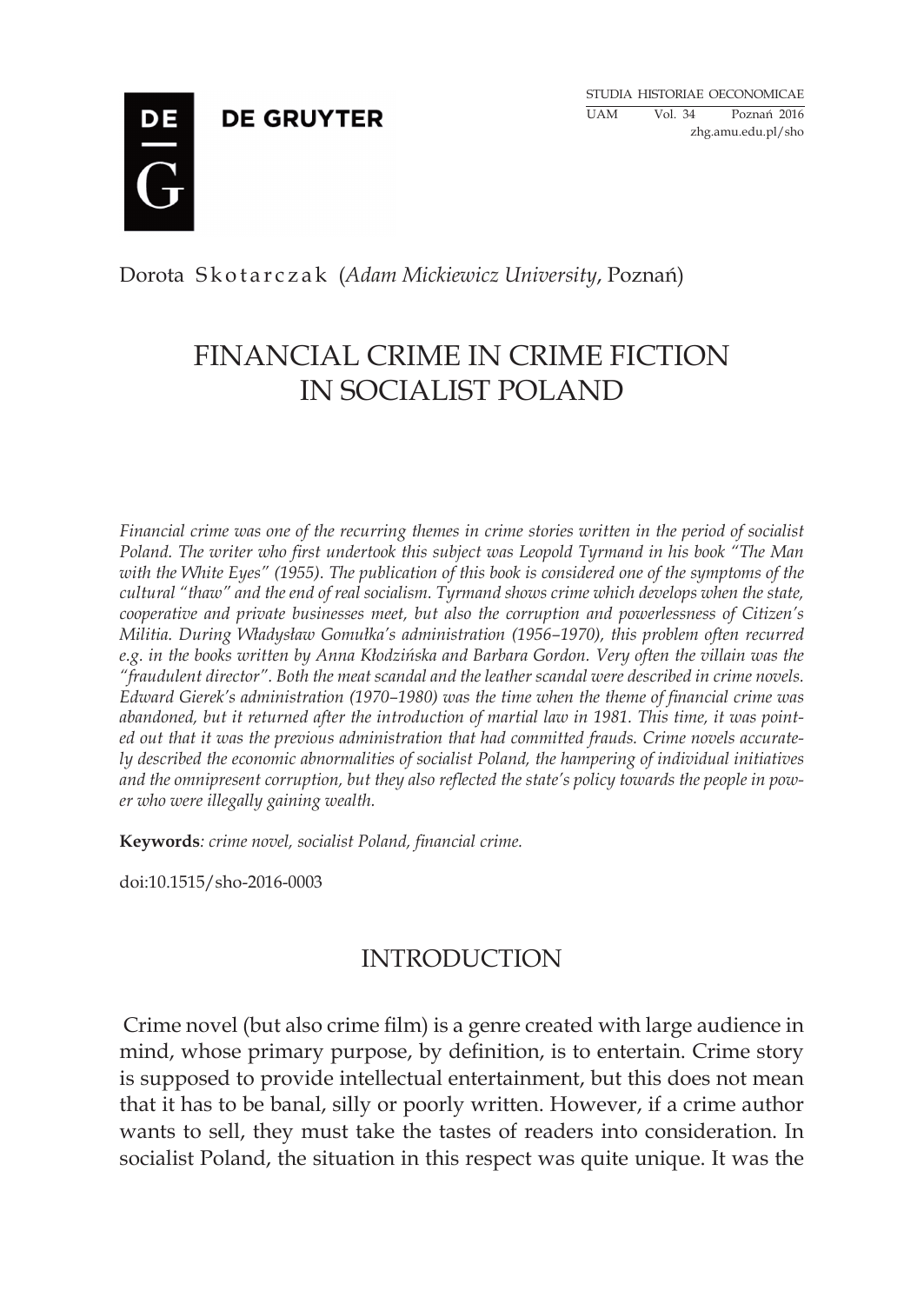time of never-ending shortages on the market, including the publishing market. This means products of poor quality were also bought. On the other hand, bad authors who were "ideologically right" could expect to be published. Whichever way we look, crime fiction remains a specific record of life back then. As it is often the case with entertainment genres, it referred to the surrounding reality and was often based on actual events. It had to comply with the idealogical requirements, but it was not created in a vacuum. It described – in a better or worse form, but still – the reality of socialist Poland. If one ignores its ideological coating, which in many cases was not even that brazen, one might learn a lot about these times.

The subject of this article is mainly crime novels from the socialist period in Poland. However, crime films will also be mentioned, many of which were adapted from books, or based on screenplays written by novelists. This is completely normal, anyway, and by no means characteristic for the entertainment business of socialist democracies. It is worth noting here that literature clearly dominated – in the investigated period, around 2,000 crime novels by Polish authors were published. This means that there were ten times more books than cinema and television films combined. If one looks at sales figures (between 30,000 to 240,000 copies per novel), crime fiction of the time can be considered mass-scale entertainment.

#### POLISH CRIME FICTION IN GOMUŁKA PERIOD

In the post-war period both Polish and foreign crime fiction authors were published in Poland. However, in the late 1940s this genre began to be considered a creation of the "rotten" bourgeoisie culture and of the capitalist society, and therefore condemned. Books were withdrawn from libraries, some of them were destroyed. This situation changed in the mid-1950s, when the cultural "thaw" began [Skotarczak D. 2015: 27-36]. The book that shook the publishing market back then was "The Man with the White Eyes" by Leopol Tyrmand. Published in the beginning of 1955, it immediately became a bestseller and was sold-out. In the following year, it became the subject of debate, gaining supporters as well as opponents who accused Tyrmand of portraying the world as gloomy, Militia as powerless and the socialist reality — as not too appealing in general [Fik M. 1989: 234; "Radio i Świat" 1956: 13]. The debate on this book is evidence of its importance. But indeed, this was in many ways an extraordinary book.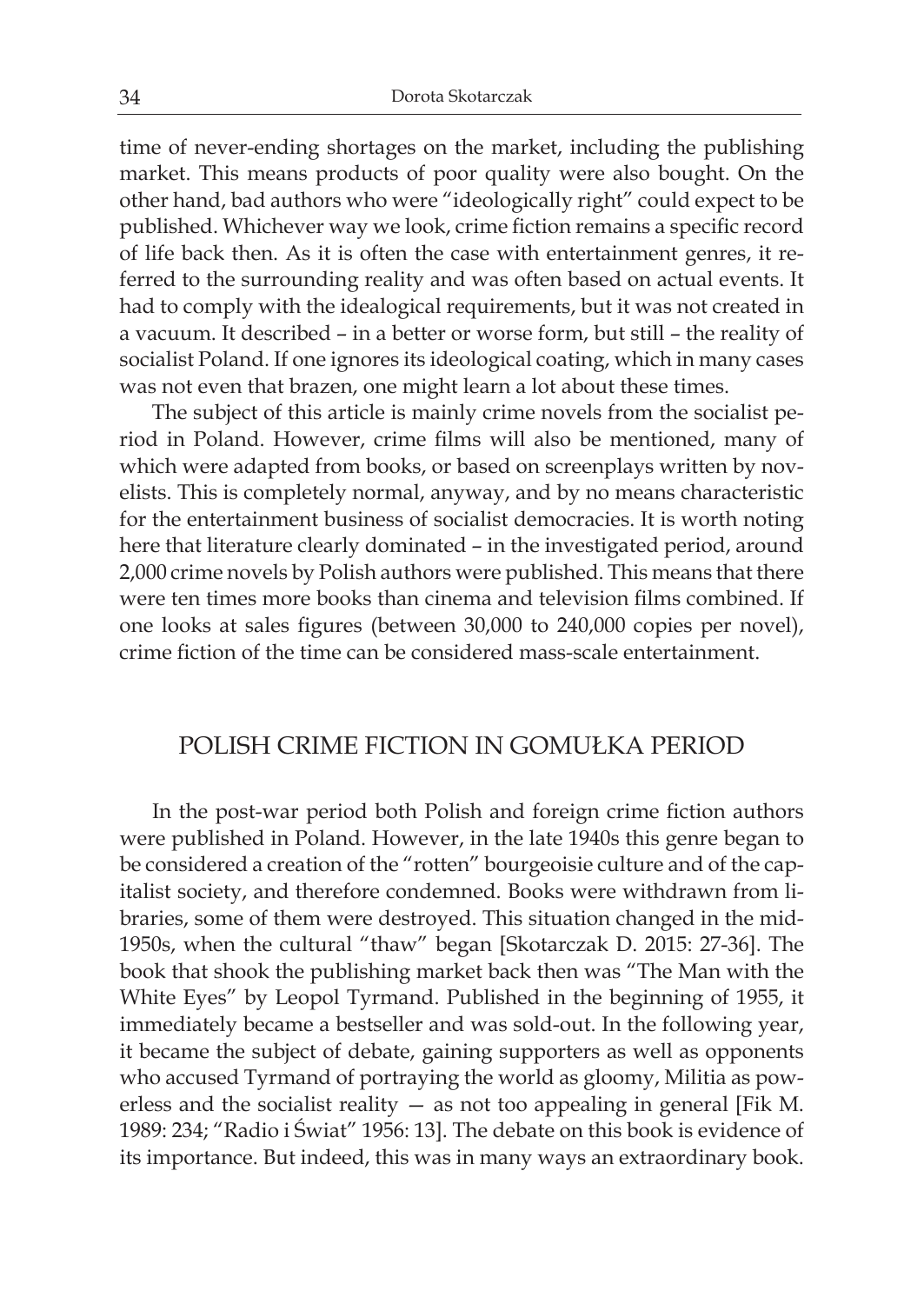Tyrmand, along with Andrzej Piwowarczyk, became one of the fathers of the Polish crime novel in the socialist period. He also influenced its further development over the next few decades by providing a model of what should be shown and how.

But "The Man..." is also extremely interesting from the point of view of this article. Tyrmand described in detail the activities of the "Vanity Bag" cooperative, which, in the guise of a legal company, actually runs a financially criminal business. The president of the cooperative, Philip Merynos, controls e.g. illegal trade of cinema and sports event tickets (a network of the so-called scalpers). It is a very lucrative business and requires special "connections", owing to which Merynos manges to get hold of the tickets. These "connections" involve bribing public officials who organize ticket sales, so that thousands are delivered to the "Vanity Bag" cooperative instead of regular ticket offices. This is therefore an example of crime committed at the intersection between state, cooperative and private businesses. All this is accompanied by corruption and banditry. Citizens' Militia is completely powerless here, and the case is ultimately solved by a mysterious vigilante with the help of regular citizens. Tyrmand was accused of presenting a very depressing picture of socialist Poland. He responded by saying that the book is set right after the war ["Radio i Świat" 1956: 13].

The time of Władysław Gomułka administration (1956-1970) was the time of widespread fight against financial crime. Sentences were severe, often issued in the so-called emergency mode trials. This meant that financial crime was punishable even by death. The most notorious, legendary criminal case from the 1960s is the so-called "meat swindle" in which a death sentence was indeed administered [Jarosz D., Pasztor M. 2004: 95- 97]. However, corruption, fraud and theft were the subject of interest even earlier, starting from "The Man with the White Eyes". It seems that Polish crime novel was a part of the cultural "thaw" which occurred in the second half of the 1950s – it gave a very gloomy picture of the world and described depravity in state companies, cronyism, and botchery. Sometimes, in its brutality it was reminiscent of the articles and letters published in the middle of the decade in the "Po prostu" magazine [Leszczyński A. 2000: 25-84].

The most interesting novels describing the problem of financial crime were written by a journalist, Anna Kłodzińska: "Złota bransoleta" [The Golden Bracelet] (1958) and "Malwersanci" [Frauds] (1961, published in the "Kurier Polski" magazine). We can also mention "Ruda model-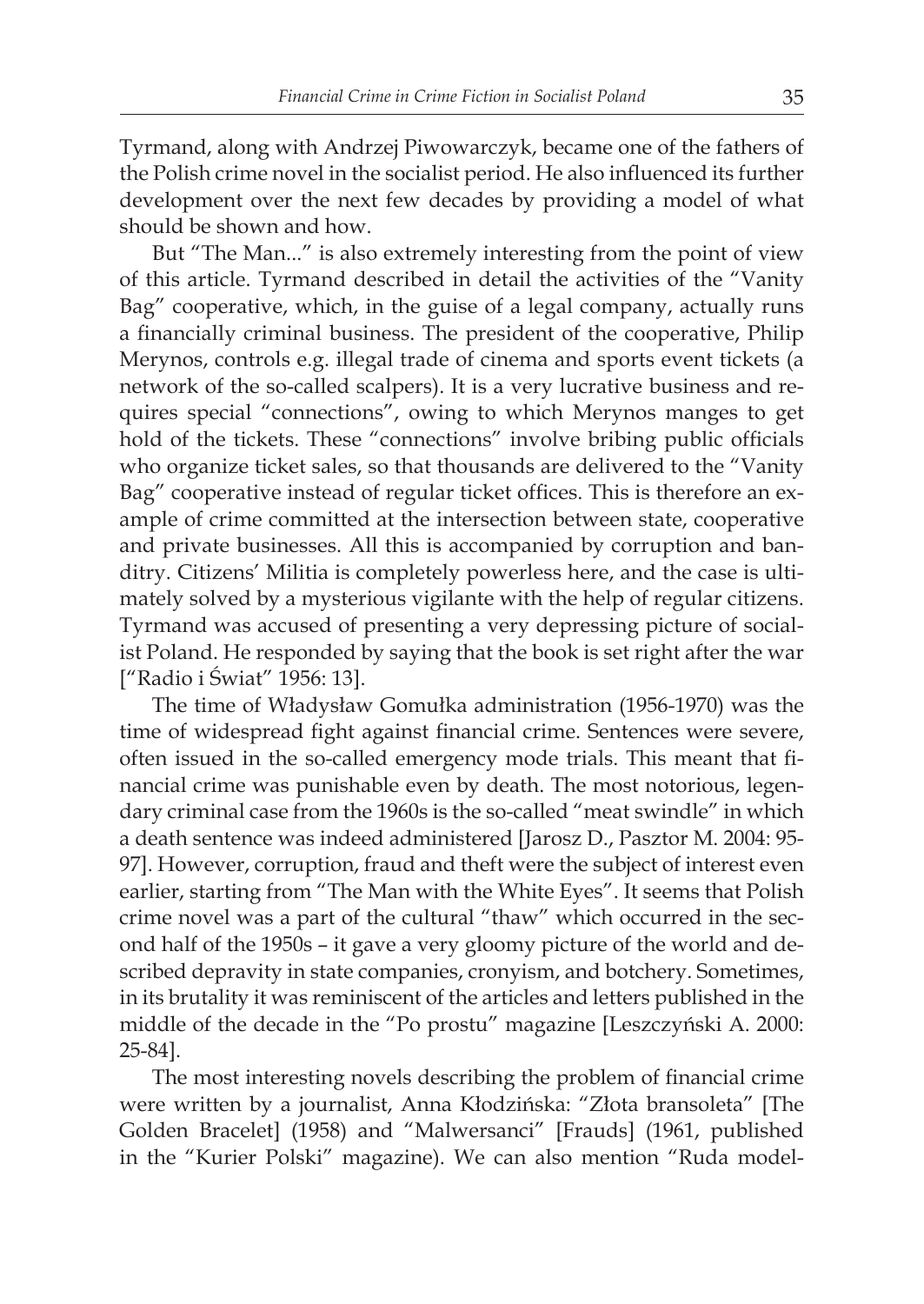ka" [The Ginger Model] (1959) and "Nieznajomy z baru Calypso" (The Stranger from the Calypso Bar] (1959) by Damian Dominiak (pen-name of Adam Bahdaj), and "Pistolet z perłową rękojeścią" [The Gun with the Pearl Handle] by Arkadiusz Belin (1959, published in the "Kurier Polski" magazine). In the 1960s, the following notable books were published: "Klika" [Clique] (1964) and "Dwaj panowie w Zodiaku" [Two Men in the Zodiak] (1967) by Barbara Gordon (pen-name of Larysa Zajączkowska-Mitzner), "Bardzo dużo pajacyków" [A Lot of Puppets] (1968) by Andrzej Zbych (pen-name of Zbigniew Safjan and Andrzej Szypulski), "Śmierć i Kowalski" [Death and Kowalski] (1962) by Kazimierz Kwaśniewski (penname of Maciej Słomczyński), "Czek dla białego gangu" [A Check for the White Gang] (1963) by Jerzy Edigey (pen-name of Jerzy Korycki).

In all the books, but particularly in those written in the 1950s, the life of Poles is depicted in a very depressing way. Poverty is ubiquitous, salaries are insufficient to make ends meet, and there is no entertainment whatsoever (e.g. "The Man...", "The Ginger Model"). And this – as Anna Kłodzińska points out – was the main reason why many people in Poland decided to commit crimes. In one book, we meet a wife of a public officer, who spends her holidays picking mushrooms so that she can afford two new towels. And it is just that – there is no money left to buy new bed linen. The living conditions of an average family portrayed in "Frauds" seem shocking but this was how – as Kłodzińska suggests – most people in Poland lived at the time. Another problem is the fact that there were usually four people in the family, while the husband was the sole breadwinner. At present, one salary of a state officer would probably not allow for much more, either. Whichever way we look at it, the Wilczyńskis from "Frauds" barely make ends meet and their prospects for the future are not too optimistic, unless the wife manages to find a decent job. As a last resort, the husband decides to make some money "on the side", enters into a criminal agreement with a clique operating in the plant, becomes its member and starts making decent money. Of course, "Frauds" ends in the same way as any other similar book – the Citizens' Militia finally catches the corrupt employees, while some of them cannot take the pressure even earlier and decide take their own lives. Books by Anna Kłodzińska point to the social consequences of the widespread depravity – the Wilczyński family falls apart, while the husband drowns his sorrows in alcohol and hedonism.

But the books by Kłodzińska, Gordon or Kwaśniewski also offer an interesting diagnosis, maybe even against the authors' will. All those books lead to a single conclusion – that it is impossible to make money legal-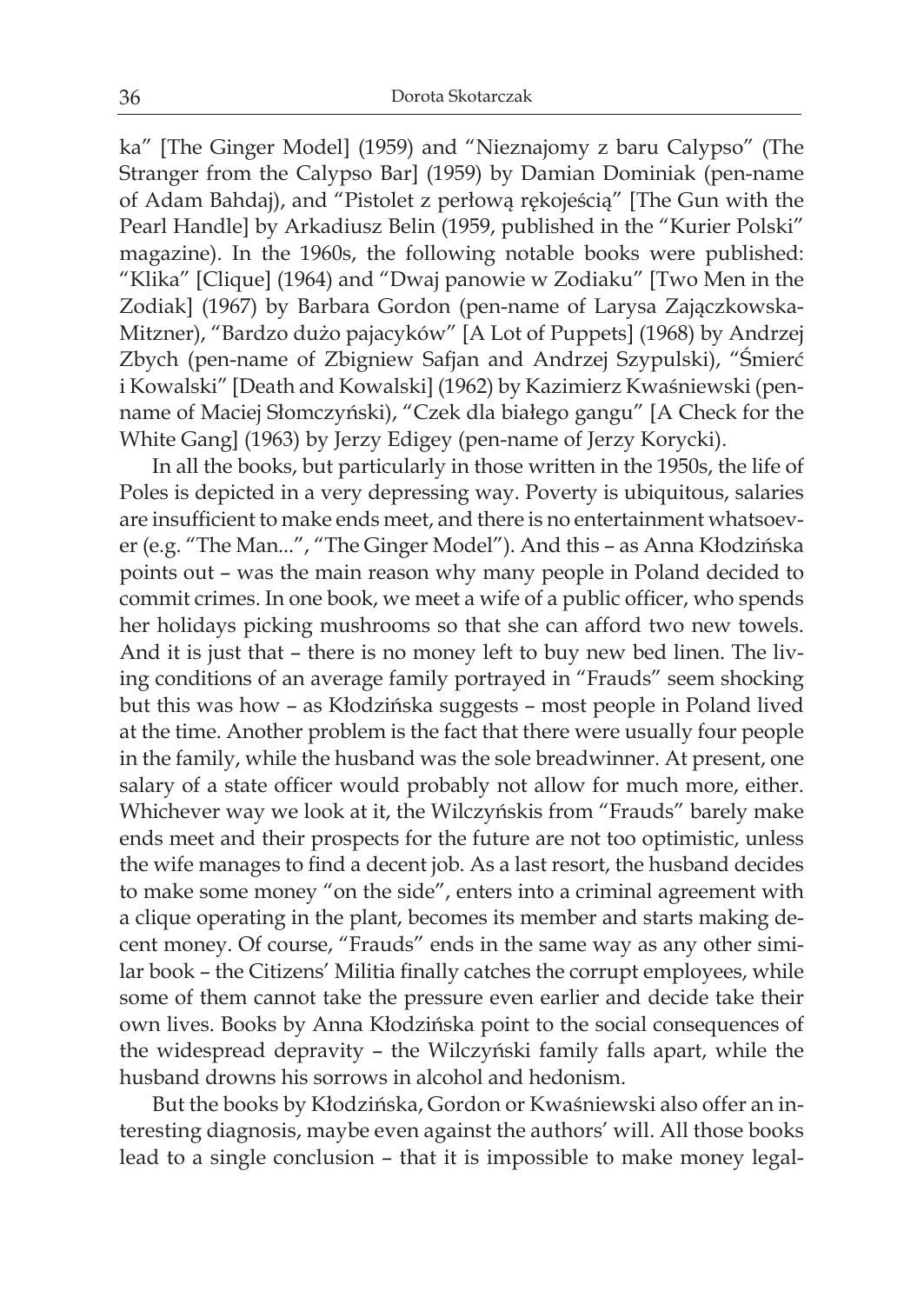ly in Poland. In state companies, all initiatives are blocked, and talent and resourcefulness are oppressed. Employees are also paid very poorly, as salaries are "flattened". This means that although, naturally, the director makes more money than an average worker or a public officer, their salary is not that much higher in relative terms. It does not allow for any luxuries – honest directors in socialist Poland live in regular flats and very often cannot even afford to buy a car. And in many cases these are very energetic people with innovative ideas and a talent for trade. Unfortunately, this means nothing. Their talents are effectively oppressed and the difference between their social position and their capabilities is unbearable. This is the critical moment at which those directors or presidents decide to make some extra cash "on the side". The socialist state expects its officers to work for ideas, it does not take individual aspirations into consideration and this, as we learn from the novels, usually ends badly.

On the other hand, sometimes families of the new directors pressurize them, frustrated that despite high social position of the father/husband they cannot afford holidays in socialist democracy states, cars, beautiful clothes ("bear furs" are particularly popular here) or dining at expensive restaurants. After all, these are no luxuries at all, but from the point of view of a woman who cannot afford to buy two towels, this does seem like a Hollywood movie life. As such, it is condemned, and rightly punished when the Militia's weight falls on the frauds. But actually, it is hard to completely condemn the perpetrators. It is true that they stole, embezzled and committed fraud, but in the reality of a normal market economy they would have been able to act completely legally, turning their talent into profit for the company.

The crime novels give a clearly negative picture of socialist Poland's economy, which is ineffective and driven by ideology. And ideology has nothing to do with a normal market. In those books, we can find references to the infamous meat and leather scandals. Criminals' modus operandi is also shown. In one book, good quality leather is labeled as the worst quality, and then resold twice – first at a lower price, and then at the highest price. The difference in profit goes straight into the pockets of gang members. Their profit is so large that the director can afford a luxurious house and there is still enough money to pay a dozen or so people involved. A similar procedure was used for meat. What is interesting is the fact that most directors or presidents, feeling that the whole thing would be discovered soon, decide to flee to the West. Sometimes they are caught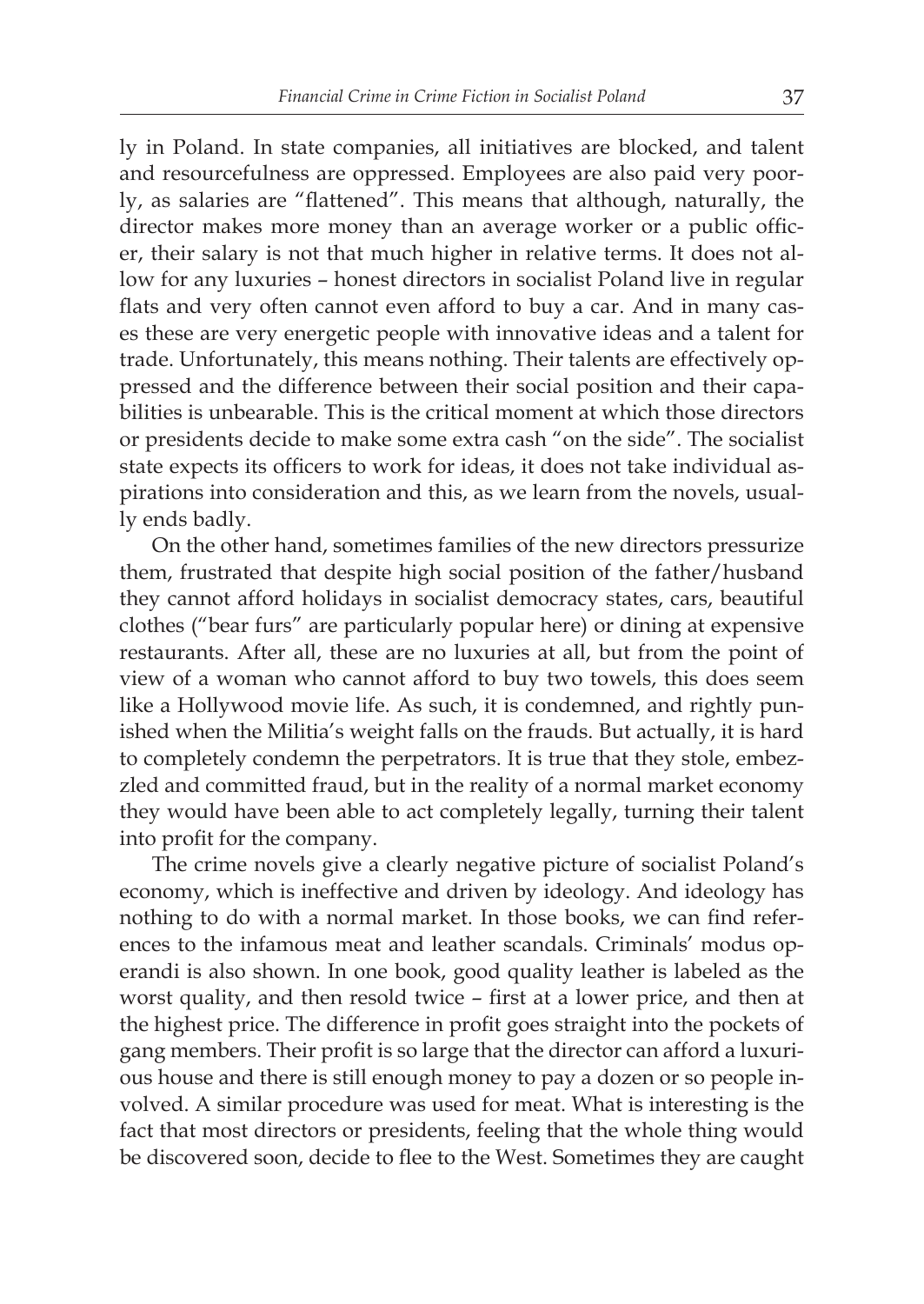by the Militia and sometimes they end up in the hands of even worse criminals than themselves ("Death and Kowalski").

It is worth mentioning here, that the latter novel was turned into a film, released in 1963 under the title "Ostatni kurs" [The Last Trip] (directed by J. Batory). The film is a vivid and dramatic story of wasteful directors visiting expensive restaurants, drinking luxurious alcohol and committing indecencies – having an affair with a singer from the "Orion" bar. What they do not know is that she is a ruthless boss of a criminal group. In any case, the profit made by frauds is impressive – they have tens of thousands of dollars, which, considering the black market exchange rate at the time, was the equivalent of several million PLN. The sum was staggering compared to the average salary which was around 1500 PLN. This is noteworthy, as it shows what "reserves" were hidden in the state-controlled economy. This kind of money could be made "on the side", but never officially. But, actually, why not? Crime novels and the few crime films showed the economic abnormalities of socialist Poland.

One great example is "The Murder in the Warehouse", a crime play presented as a part of the Kobra Thriller Theater series in 1967. Actually, based on that play, one could teach how the economy socialist Poland was managed. Here, we learn that overemployment, illegal business trips, purchases unnecessary equipment, selling category 1 as category 3 goods (with the difference going into the pockets of the president, the warehouse keeper and the accountant) were the norm. Let us quote a conversation between the president of the warehouse cooperative and the Citizens' Militia captain leading the murder investigation:

Captain: *This piece of paper fell on your arm from this puncher.*

The president: *But this is impossible.*

C: *Why?*

P: *Because this paper could not possibly have fallen out of this puncher.*

C: *So what? It came here by train? You are telling me things about a puncher like a teenage girl.*

P: *I am not telling you things, I am just saying that it could not have fallen out of this puncher.*

C: *Why?*

P: *Because this puncher does not punch. Neither do the others.*

C: *What do you mean? You sold a whole batch of broken punchers to the Communal Cooperative? Well, someone should be held responsible for that.*

P: *Well, you see, captain, we gave up the idea of individual responsibility in our warehouse a long time ago.*

C: *So, who takes responsibility for all these losses?*

P: *What losses? There are no losses. The warehouse bought punchers and the warehouse sold punchers.*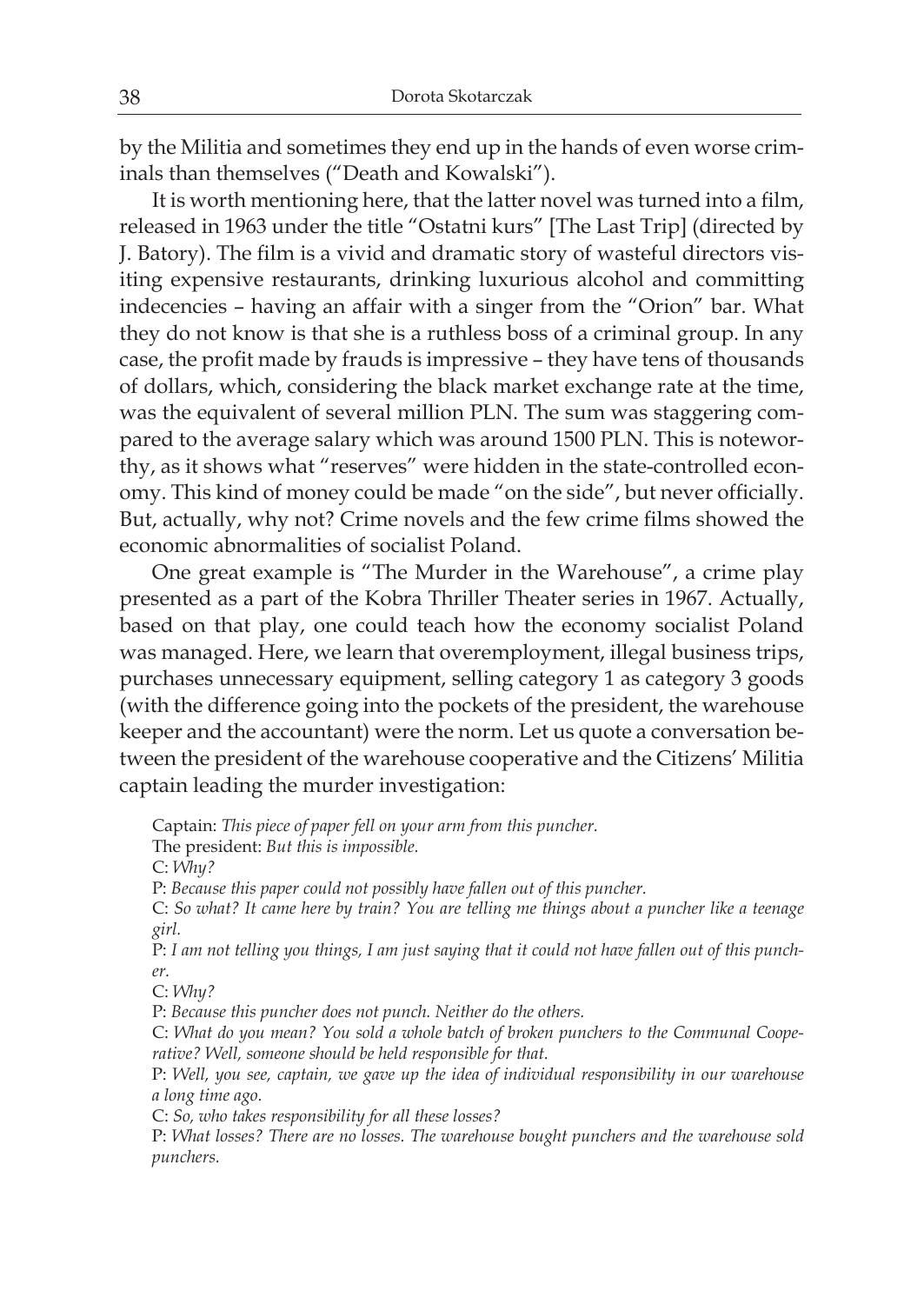C: *What about the state?* P: *Well, the state manufactured flawed punchers, the state sold flawed punchers and the state made money.* C: *Leave, leave now!*

This dialog explicitly shows the absurdities of the economic system. It also shows how easily scams could be performed. In fact, the situation presented in the conversation with the captain of the Citizens' Militia is nothing short of financial crime, and yet, everything had been operating smoothly until a dead body came up. If it wasn't for that, the business would still be running, involving more and more people. In return for purchasing 500 broken punchers, the supply manager of the Communal Cooperative (GS), Mrs. Łapka, was moved up to no. 4 on the houses rationing list. Legally!

As we can see, crime novels and films showed the mechanism of operation and all the abnormalities of the system in detail. This way, corruption, wastefulness and fraud were condemned. However, no one said openly that these were not specific directors, presidents or supply managers that should have been replaced – but the whole system.

It is also worth adding that many books were inspired by current affairs covered by the press. Many journalists and crime fiction authors got information directly from the Citizens' Militia Headquarters in Warsaw. Back then, its spokesperson was second lieutenant Helena Sekuła, who later started writing crime stories as well. In the 1960s – as she recalled in an interview conducted many years later – she was visited by many journalists and writers who wanted to learn something about investigations, get the latest news or find inspiration. Sekuła mentioned Krzysztof Szmagier (who later became the author of a famous TV series "07 zgłoś się" [Come In, 07], Jacek Wołowski (pen-name of Stanisław Sachnowski, a journalist from "Życie Warszawy") and one of the leading Polish crime authors, Zygmunt Zeydler-Zborowski. She emphasized, though, that they were not the only ones using the information obtained at her department [Lewandowska A. 2006: 298-299].

Interestingly, financial crime was the subject of interest of relatively many female writers – we have already mentioned Kłodzińska, Sekuła, and Gordon here. Gordon wrote e.g. "Klika" [Clique], a novel taking place in the so-called "old" period – the Stalinist times. It is set in the countryside, in a place ruled by a tightly connected group of people holding top positions in the local government. They are also connected with local private businesses. This private-meets-state business turns out to be very lu-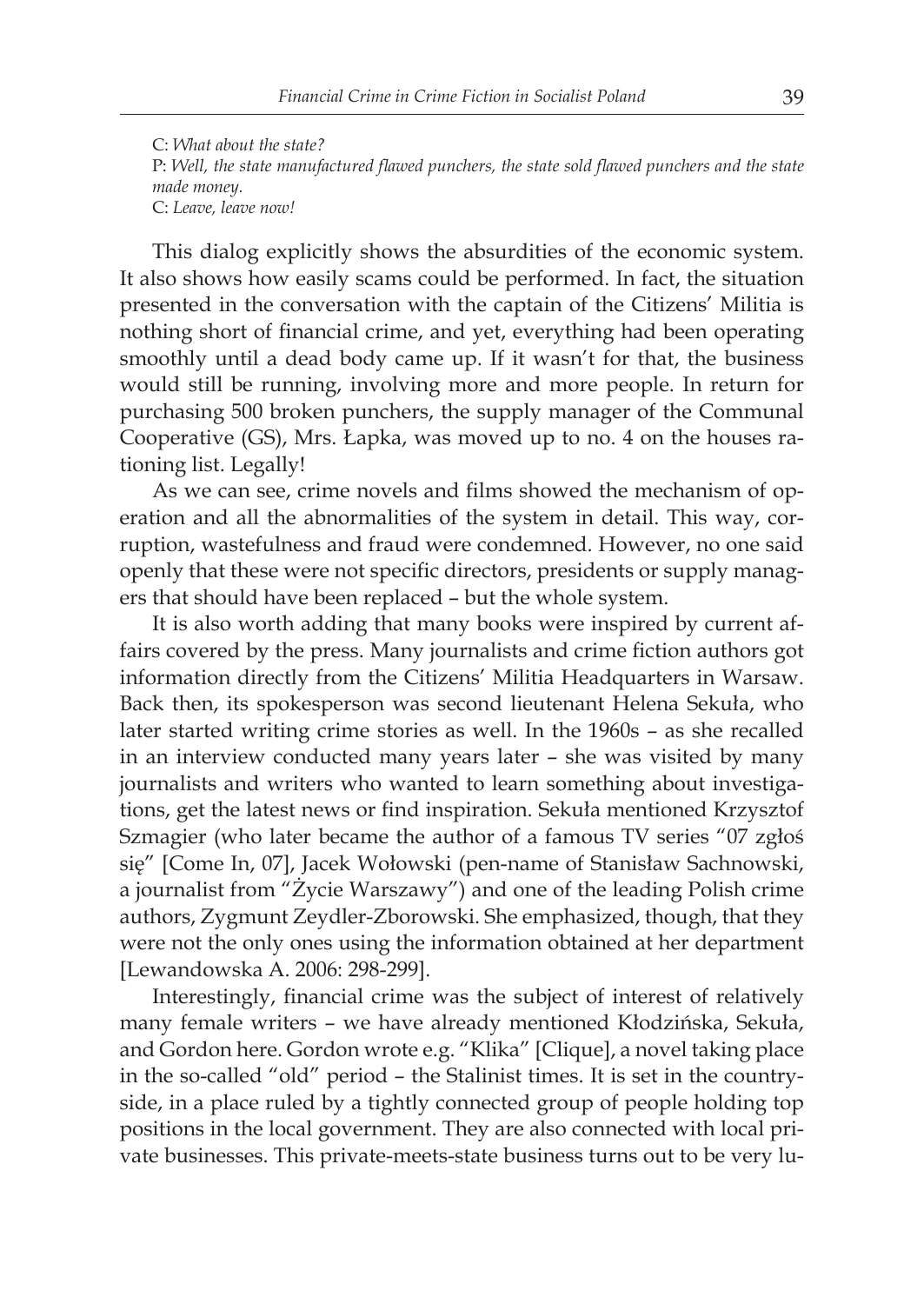crative. The same companies keep receiving orders, regardless of the quality of services rendered. Even a young and ambitious party activist cannot handle that and justice only comes with the general transformation, the "thaw", as a result of a journalist investigation. However, not all damage can be repaired – it is impossible to take back the crime that had been committed and covered up.

#### POLISH CRIME FICTION IN 1960s AND 1970s

The subject of financial crime, very trendy in the 1960s, was not that exposed anymore in the subsequent decade. In December 1970, Edward Gierek became the new First Secretary of the Polish United Worker' Party Central Committee. The period of his administration is sometimes, somewhat ironically, referred to as La Belle Epoque [Paczkowski A. 2000: 393].<sup>1</sup> And it is justified in a way, as his administration is usually considered the best period of socialist Poland history by the people who lived back then. Gierek crack-opened the window to the world, Coca-Cola and Marlboro cigarettes appeared in shops, the automotive industry developed (producing the "small Fiat"), and many films produced in the West were shown on TV. Slowly, salaries grew as well. The situation started to worsen in the middle of the decade – the socialist economy once again turned out to be inefficient, and any real reforms were not possible without the change of the system. However, the way of thinking and the attitude towards consumerism changed. It was not something to be condemned, something characteristic for the western civilization, anymore. The time of the official coarseness was over. There was an informal permission for the members of the party to gain wealth and the slogan of the period was: "Stronger Poland, richer Poles". Gierek himself spoke about it when talking about the construction industry. From what he said, it can be concluded that he was aware of some flaws. He came to conclusion, though, that "a witch hunt made no sense" [Gierek E. 1990: 132-133]. Financial frauds were not investigated as fiercely as in the previous decade, and, naturally, they were not written about as often. The "embezzler" and the "fraudulent director" were not the main characters of crime fiction anymore. They made their great comeback in the 1980s, after the introduction of martial law.

 $1$  This is how he titled the chapter devoted to the 1970s.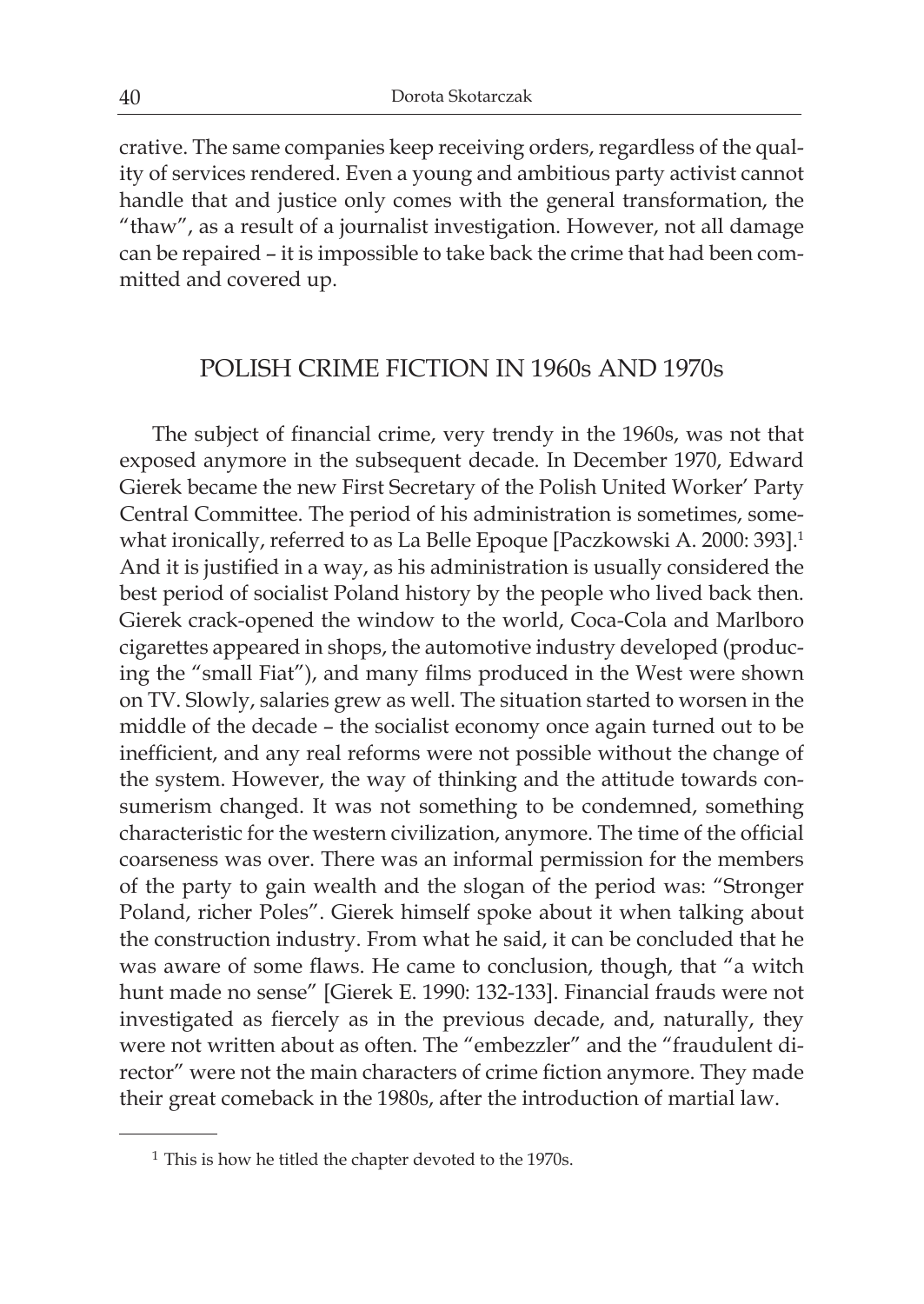This issue is interesting in itself. After December 13, 1981, the publishing market experienced some stagnation. Taking into consideration the four main publishing series specializing in crime fiction: "Dachshund", "Silver key series", "Labyrinth" and "Ewa calls 07" one can see that in 1982, 13 novels were published in total. In 1981, the number was 15, in 1980 – 20 and in, 1979 – 27. Later, the situation returned to normal, although fewer books were published than in the 1970s. The popular comic book series about the adventures of captain Żbik was canceled altogether. The subjects covered were both old and new. Old, because frauds and abnormalities in state companies were mainly written about in the times of the Gomułka administration. New, because they gained a whole new meaning. The previous administration, Gierek's, came under criticism.

After martial law had been introduced, general Wojciech Jaruzelski, the First Secretary of the time, made the decision to bring the people responsible for the crisis that Poland experienced – according to the narrative of the time – to justice. So, Edward Gierek and many of his close coworkers were detained, along with the activists from "Solidarity", [EislerJ. 2014: 306-309]. The trial of Maciej Szczepański, the 1970s head of the state television company and the author of the television "success propaganda", accused of appropriation and fraud, can be considered a show trial [Modrzejewska B. 2015: 13-41]. And this is the picture of the former authorities that started to appear not only in literature, but also in crime films of the 1980s. One can say that crime novel back then was a part of the revisionist policy – of course, a very limited one – towards the previous administration and the former First Secretary. Here, we obviously mean Edward Gierek and his people, not Edward Kania who had briefly occupied the position of the First Secretary before Wojciech Jaruzelski's rise to power. It is during Gierek's administration that the "Solidarity" movement was born, and he was the one to blame for the economic crises and failures.

In crime fiction, the situation was shown so unambiguously that there were no doubts as to the interpretation. People from the previous administration were to blame for frauds. What is more, we find out that they had actually gone unpunished before. Their lifestyles had been unusually lavish, considering the standards of the time. In most cases, this meant having a big house, an expensive car, drinking expensive spirits and spending time in night clubs. Sometimes, there was also a house out of town or a boat to sail in the Mazurian lakes. All in all, all the fraud provided a level of life which in the West was available to the large middle class, while in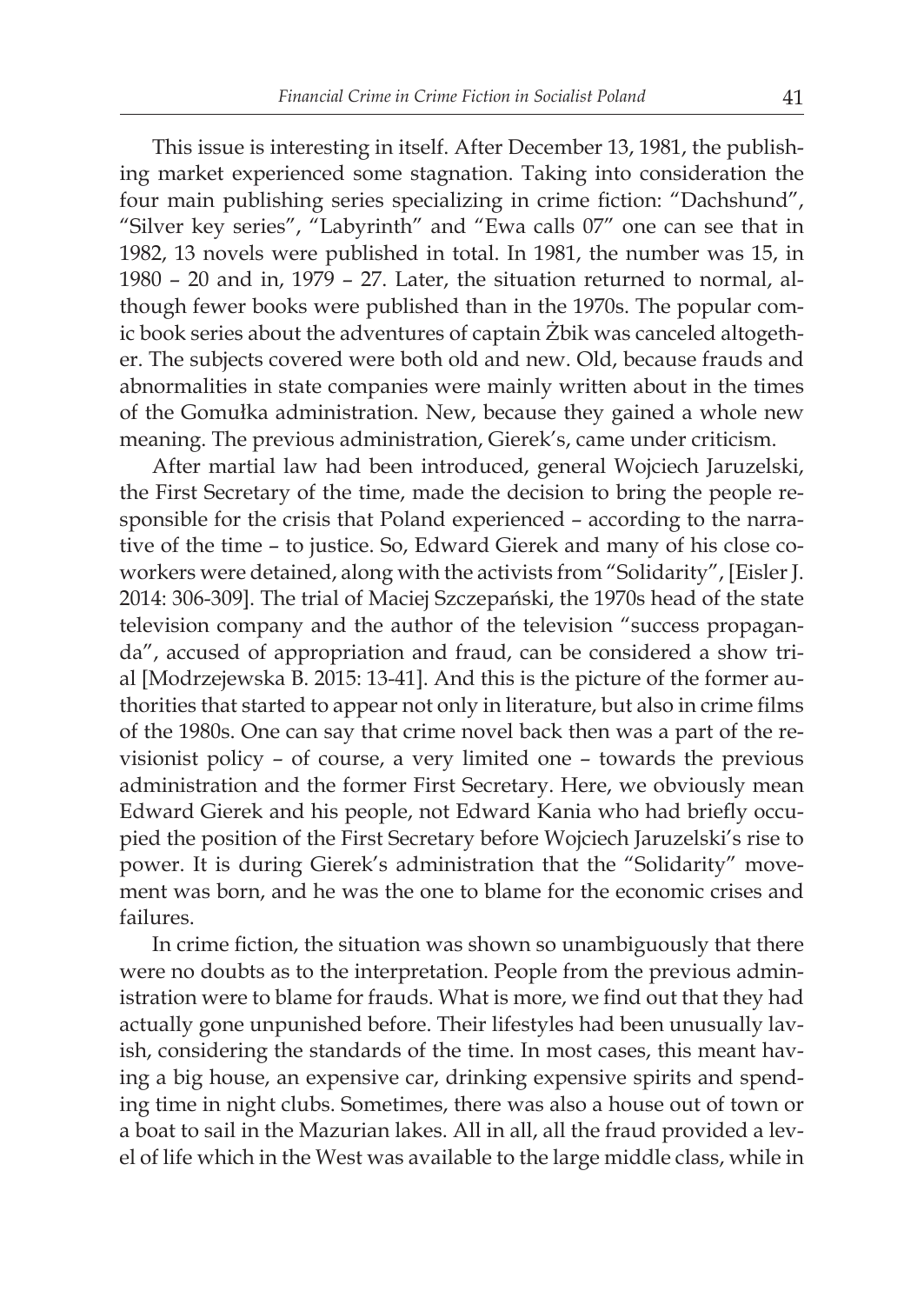socialist Poland it was available only to the elites. In any case, now, criminals, sometimes related to the local authorities, were finally punished. We can assume that this is owing to the new administration headed by general Jaruzelski. Such is the world depicted e.g. in "Dzwonnik z Friedlandu" [The Bell-ringer from Friendland] (1985) by Krystyn Ziemski; "U Huberta" [At Hubert's] (1982) by Albert Wojt; "Los na loterii" [The Lottery Ticket] (1987) by Andrzej Kakiet, printed in "Echo Krakowa", and "Cocktail nad Zalewem" [Cocktails By the Lake] (1988) by Zofia Kaczorowska.

However, it must be noted that the mechanism of the fraud is not described in detail here. The analysis and the social consequences of the problem are also missing. What was interesting in the writing of Anna Kłodzińska or Barbara Gordon – the grasp of social reality, the psychology of the characters – did not appear in those books anymore. The authors aimed at shocking the readers with bold descriptions of the lavish lifestyle of the elites or how they remained unpunished. Interestingly, it was also the case in films. The film "Smażalnia story" [The Story of the Chip Shop] (1985, directed by Józef Gębski) first takes the viewer to a night club: alcohol is pouring, the club is full of attractive and easy girls, the party is in full swing, as is illegal trade (e.g. in jeans brought from Sweden). Later on, we go to the countryside, where a gang is operating with impunity. The fraud involves a never-ending construction of a chip shop. Both the frauds and the local bosses are pathetic figures, and testify to the the quality of the Gierek period prosperity. This is partly due to the scale of the fraud, which, from the contemporary point of view, seems very innocent. The story ends how it is supposed to end – the Citizens' Militia and the army (as the events take place under the martial law) arrest the criminals. In general, the uniformed forces are always present in the film and their influence on the environment is nothing but soothing.

#### CONCLUSIONS

Polish crime novel of the socialist period in Poland is a phenomenon that cannot be ignored. Sometimes criticized for poor literary standards [Barańczak S. 1975; Jastrzębski J. 1982], which is also debatable [Skotarczak D. 2012: 177-188], it remains an interesting historical source nonetheless. It shows the mechanisms of the socialist economy and the types of fraud committed – often referring to current affairs. But it also re-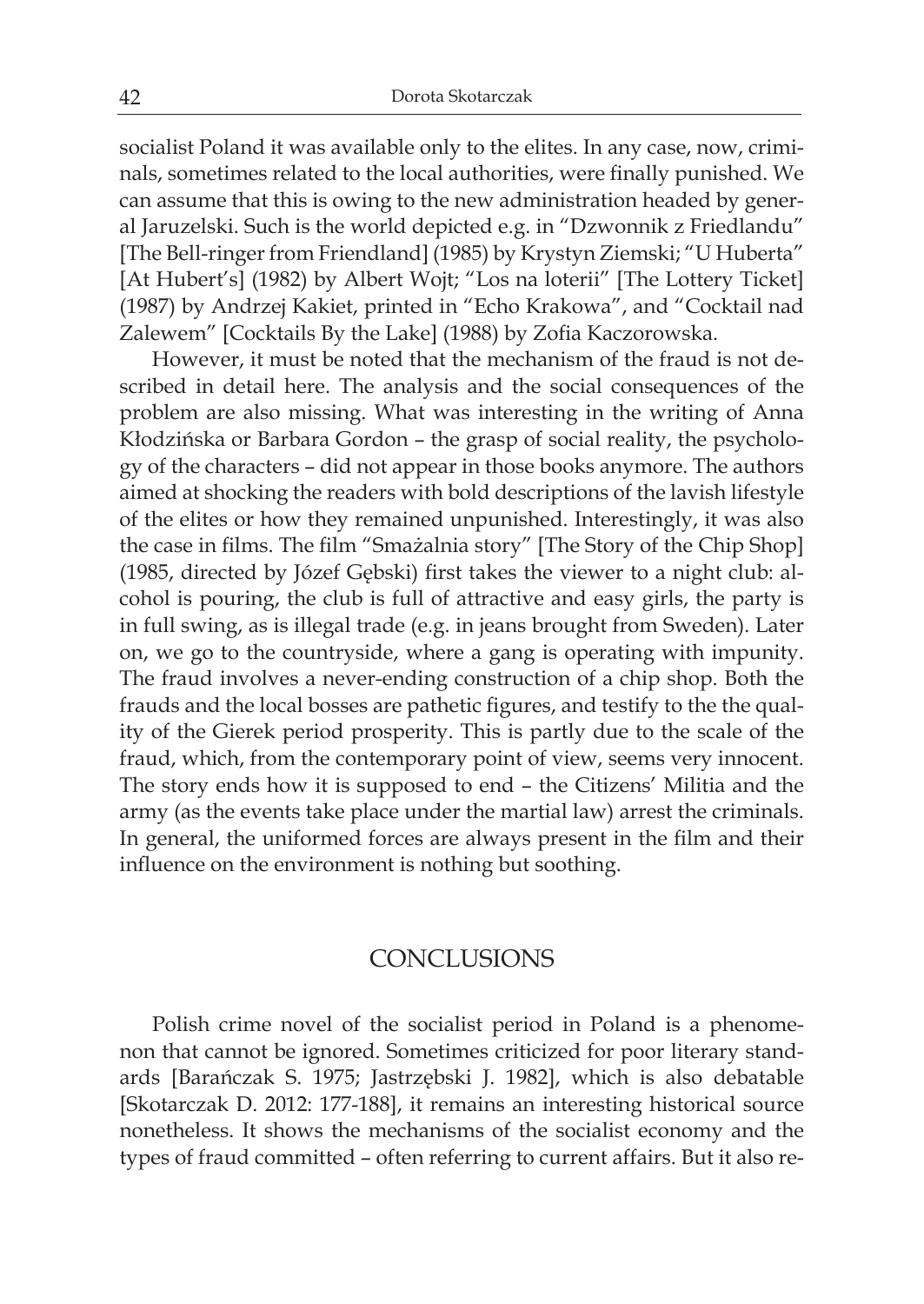mains a unique record of the authorities' attitude towards financial crime and illegal methods of gaining wealth. Industrial espionage is also a recurring theme (e.g. "Tajemniczy obiektyw" [The Mysterious Lens], 1958, by Mikołaj Kozakiewicz; "Będę zamordowana" [I Will Be Murdered], 1970, by Kazimierz Karkozowicz; "Nagła śmierć kibica" [The Sudden Death of the Spectator], 1978, Jerzy Edigey). This particular subject is beyond the scope of this article, but it is worth noting that, as we can read in the novels, foreign intelligence was lying in wait to seize our weaponry or trying to take over our technologies related to the production of plastics.

One might conclude that crime novels provide an interesting and informative vision of the financial aspect of the functioning of socialist Poland. What is also interesting here is the fact that the absurdity of the economic system, which almost encouraged people to commit fraud, is shown – particularly in the period of the "thaw" and in the 1960s – with a surprising frankness.

### BIBLIOGRAPHY:

#### LITERATURE

- Barańczak. (1975), *Polska powieść milicyjna. Dominacja funkcji perswazyjnej a problemy gatunkowe* [Polish "Militia novel". Domination of the persuasive function and the problems of the genre] [in:] Stępień M. (ed.), "W kręgu literatury Polski Ludowej" [The literature of socialist Poland], Wydawnictwo Literackie, Kraków, p. 270-316.
- Eisler J. (2014), *Siedmiu wspaniałych. Poczet pierwszych sekretarzy KC PZPR* [The Magnificent Seven. The First Secretaries of the Polish United Workers' Party Central Committee], Wydawnictwo Czerwone i Czarne, Warszawa.
- Fik M. (1989), *Kultura Polska po Jałcie. Kronika lat 1944-1981* [Polish culture after Yalta. The chronicles of the years 1944–1981], Polonia Book Found LTD, London.
- Jarosz D., Pasztor M. (2004), *Afera mięsna: fakty i konteksty* [The meat swindle: facts and context], Centrum Edukacji Europejskiej, Toruń
- Jastrzębski J. (1982), *Czas relaksu. O literaturze masowej i jej okolicach* [Leisure time. About the literature for the masses and its surroundings], Zakład Naukowy im. Ossolińskich, Wrocław.
- Leszczyński A. (2000), *Sprawy do załatwienia. Listy do >>Po prostu<< 1955-1957* [Things to be done. Letters to the "Po prostu" magazine 1955–1957], Wydawnictwo Trio, Warsaw.
- Lewandowska A. (2006), *Wywiad z Heleną Sekułą* [An interview with Helena Sekuła], [in:] Lewandowska A. et al. (ed.), "Druga seta" [The second hundred], Wydawnictwo Mordownia Wielki Sen, Warszawa, p. 298-299.
- Modrzejewska B. (2015), *Prezesi. Oni rządzili TVP* [Presidents. The bosses of the Polish television], The Facto, Warsaw.
- Paczkowski A. (1998), *Pół wieku dziejów Polski 1939-1998* [Fifty years of Polish history 1939- 1989], Wydawnictwo PWN, Warsaw.